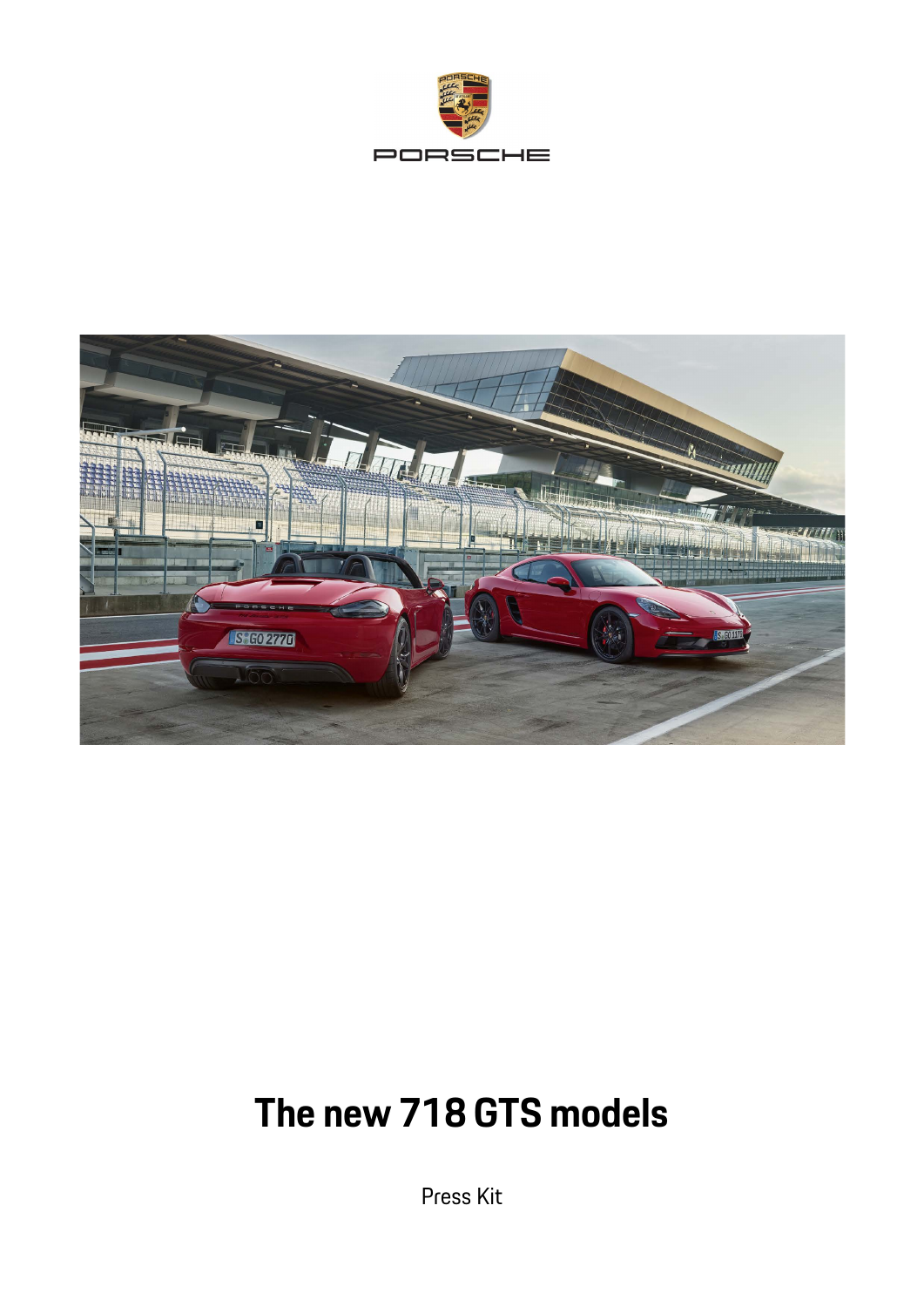# **Contents**

| <b>Fuel consumption and emissions</b>                                   | 3  |
|-------------------------------------------------------------------------|----|
| Summary<br>Improved performance, sporty sound and distinctive design    | 4  |
| A sporty new addition to the Porsche 718 family                         |    |
| GTS times two. Power times two.                                         | 6  |
| Chassis – sportier and firmer                                           | 9  |
| Design – even more distinctive                                          | 11 |
| Porsche Communication Management - user-friendly infotainment           | 12 |
| Optional assistance systems - increased safety for enhanced performance | 14 |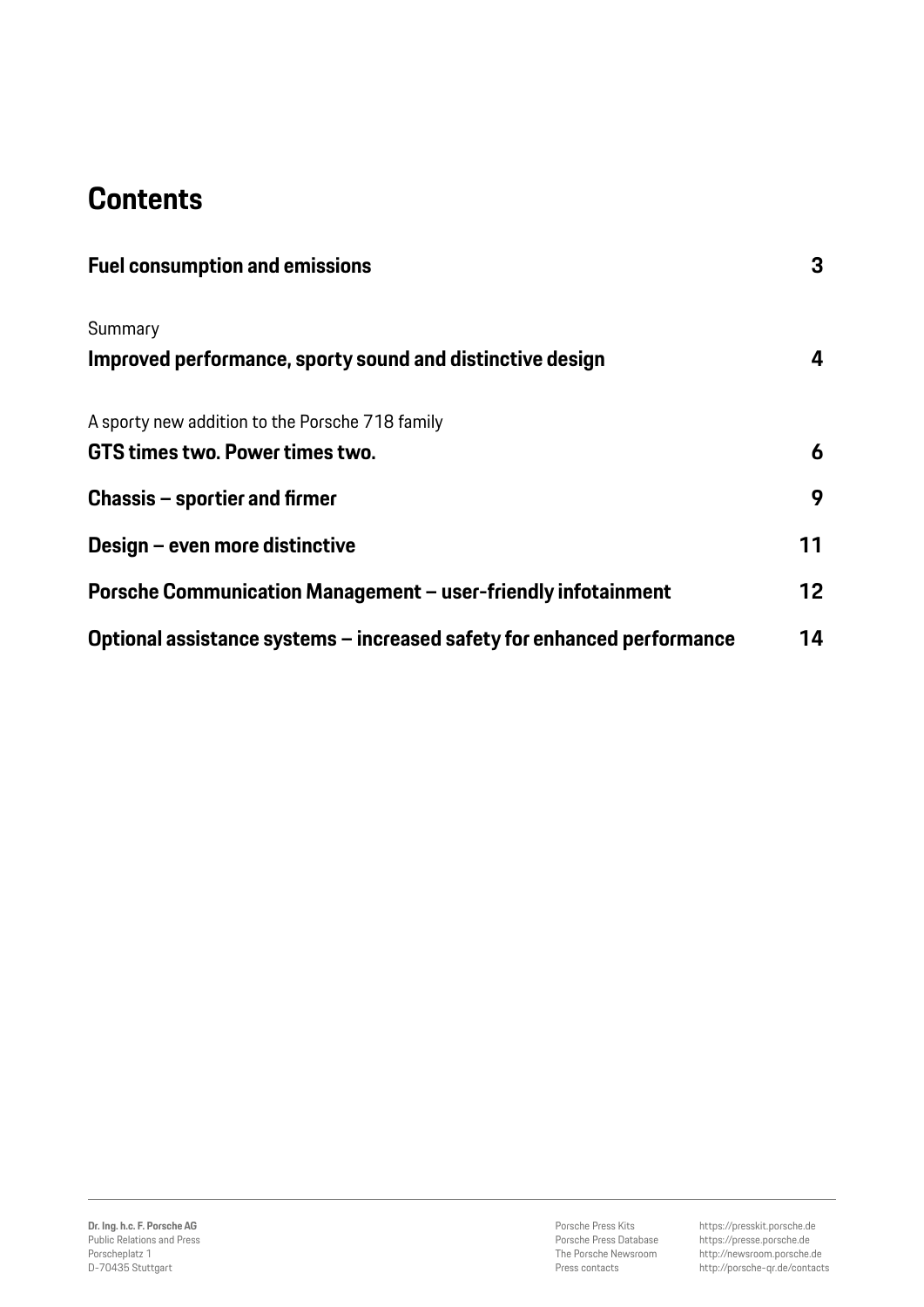### **Fuel consumption and emissions**

**718 Boxster GTS:** combined fuel consumption 9.0–8.2 l/100 km, urban 12.3–10.9 l/100 km, extra-urban 7.0–6.6 l/100 km;  $CO<sub>2</sub>$  emissions 205–186 g/km

**718 Cayman GTS:** combined fuel consumption 9.0–8.2 l/100 km, urban 12.3–10.9 l/100 km, extra-urban 7.0–6.6 l/100 km;  $CO<sub>2</sub>$  emissions 205–186 g/km

Porsche Press Kits Porsche Press Database The Porsche Newsroom Press contacts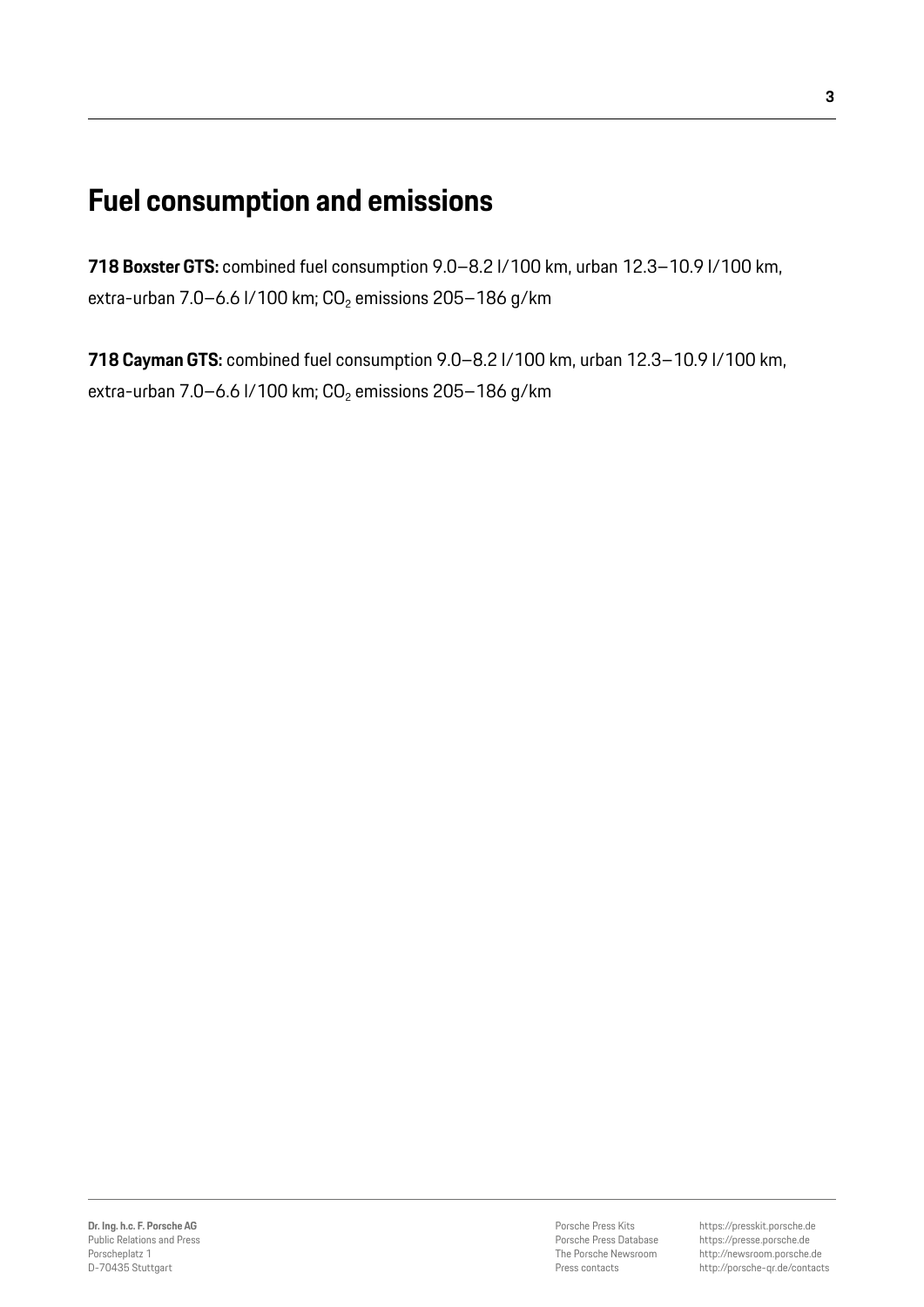#### Summary

# **Improved performance, sporty sound and distinctive design**

The two new Porsche mid-engine sports cars, the 718 Boxster GTS and the 718 Cayman GTS, now offer even greater performance and efficiency. The centrepiece is formed by the 2.5-litre, fourcylinder turbo flat engine with a redeveloped intake duct and optimised turbocharger. Compared to the S model, this increases power by 11 kW (15 hp) to 269 kW (365 hp). Compared to the GTS predecessor model with naturally aspirated engine, up to 26 kW (35 hp) and up to 70 Nm more torque is available. Both GTS models are available with a manual six-speed transmission or optional Porsche Doppelkupplung (PDK).

- **Drivetrain** The 2.5-litre, four-cylinder turbo flat engine with a redeveloped intake duct and optimised turbocharger now delivers 269 kW (365 hp). Depending on the transmission, the maximum torque is 430 Nm with PDK or 420 Nm with a manual transmission.
- **Performance** With the Sport Chrono Package as standard and the optional PDK, the 718 Boxster GTS and 718 Cayman GTS sprint from zero to 100 km/h in 4.1 seconds. The top speed is 290 km/h.
- **Chassis** The 718 GTS models are equipped as standard with 20-inch Carrera S wheels painted in black (satin finish). The front brake discs have a diameter of 330 millimetres and the rear discs a diameter of 299 millimetres. The Sport Chrono Package, including dynamic gearbox mounts, is also included in the standard equipment. The standard chassis with Porsche Active Suspension Management (PASM) lowers the body of the GTS models by ten millimetres compared to the S model. Porsche Torque Vectoring (PTV) with mechanical rear differential lock ensures an even more agile and even more stable driving experience.
- **Design** Visually, the GTS stands out from the other 718 models thanks to the new Sport Design front apron. As is typical for GTS models, the front light modules and the Bi-Xenon headlights are black-tinted. At the rear of the vehicle, the tinted tail lights,

Porsche Press Kits Porsche Press Database The Porsche Newsroom Press contacts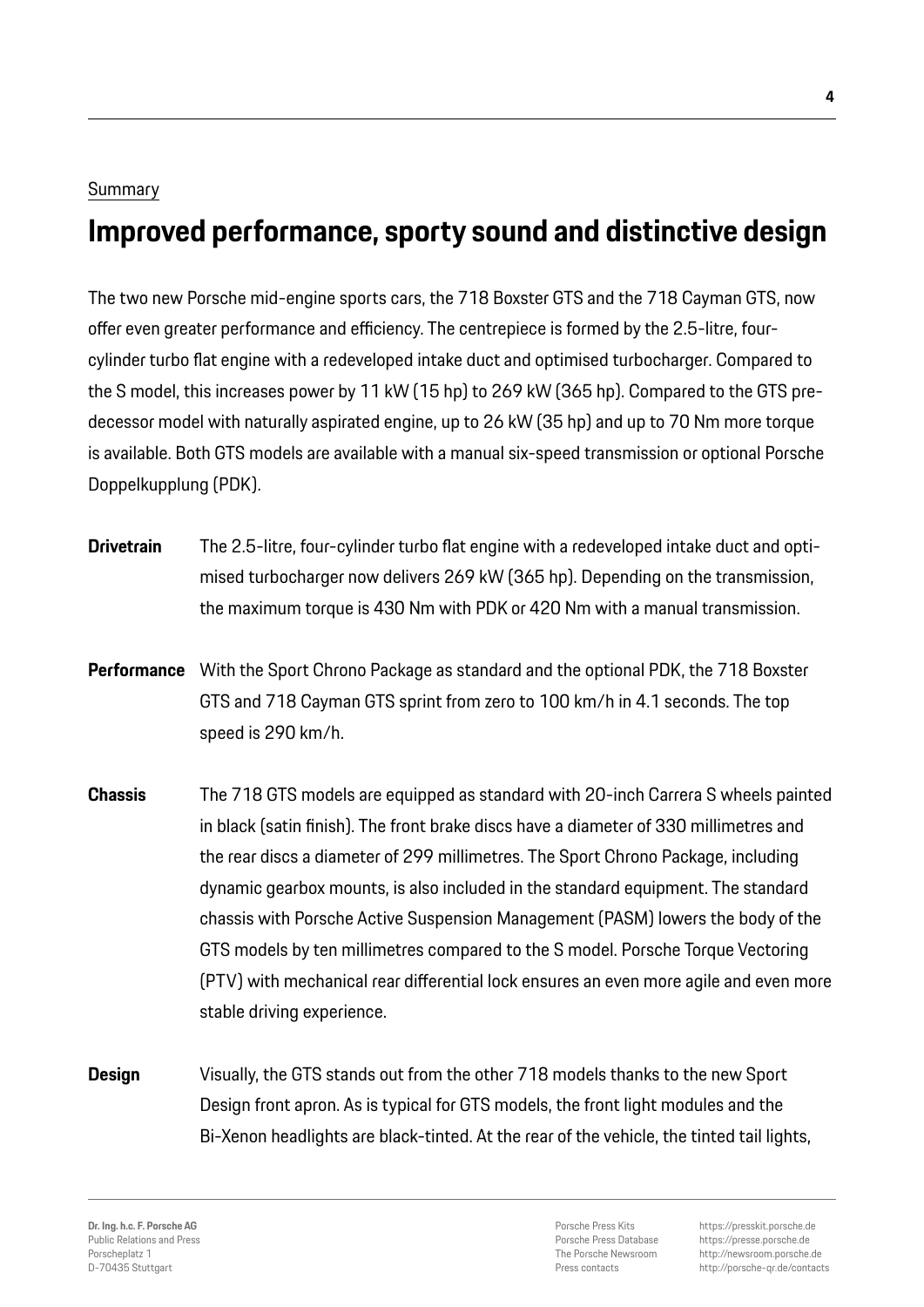black logos, black rear apron and centrally positioned black sports tailpipes of the standard sports exhaust system give the GTS its unique appearance. Black GTS logos on the doors and 20-inch wheels painted in black complete the side view.

- **Sound** The striking GTS boxer sound is delivered by a standard centrally positioned sports exhaust system.
- **Interior** The GTS models feature Sports seats Plus with Alcantara seat centres. The steering wheel rim, shift lever and armrest are also covered with Alcantara, as is the roof lining in the 718 Cayman GTS. The headrests feature embroidered GTS logos.
- **Infotainment** The Porsche Communication Management (PCM) system with touchscreen is operated as easily as a smartphone. The standard Porsche Track Precision app allows automatic recording and detailed display and analysis of driving data on a smartphone.

Porsche Press Kits Porsche Press Database The Porsche Newsroom Press contacts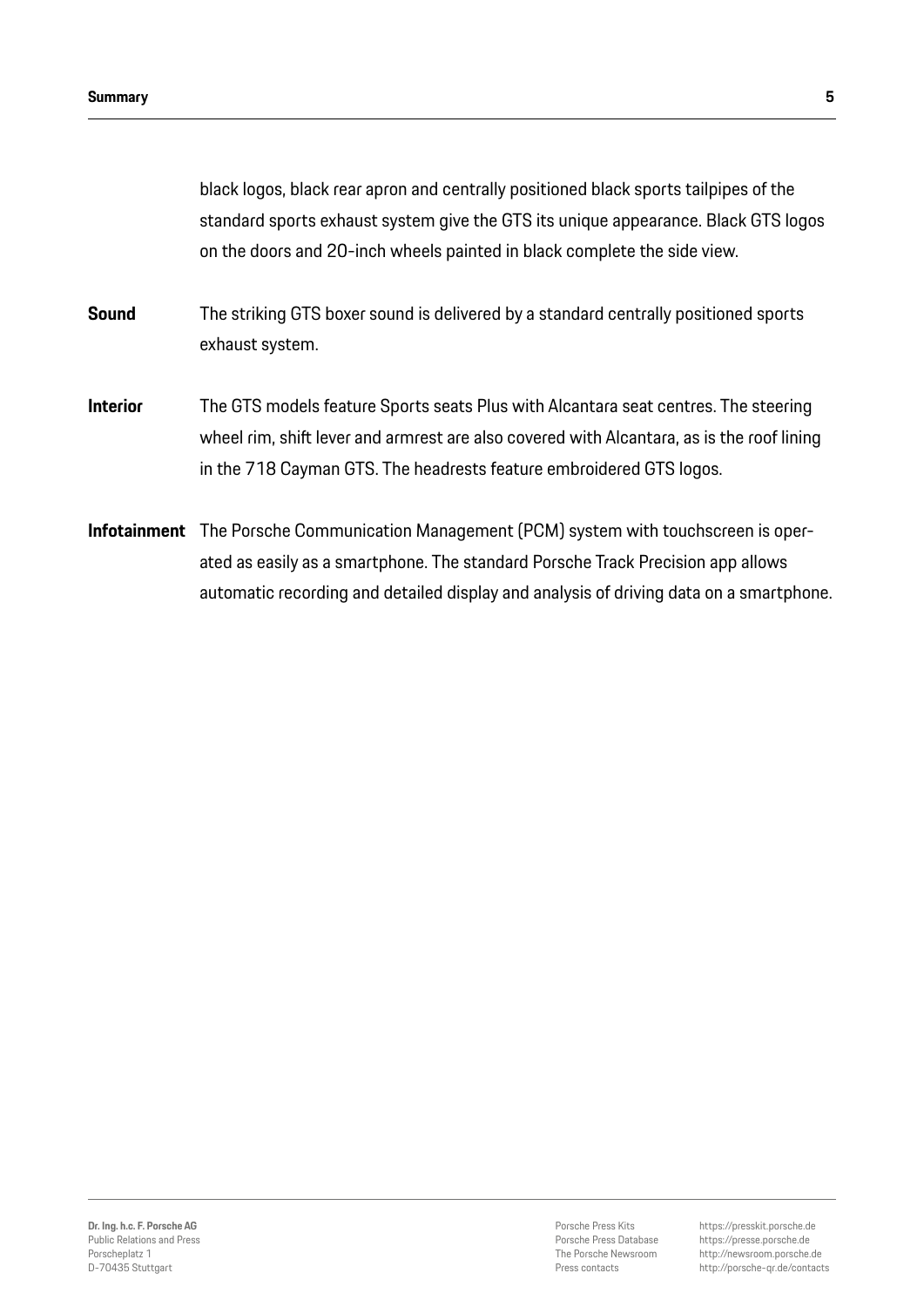#### A sporty new addition to the Porsche 718 family

#### **GTS times two. Power times two.**

The two new GTS models are the sportiest and most emotional designs in the 718 line. They are aimed particularly at drivers who love design and appreciate a vehicle that is ideally suited for everyday use but do not want to sacrifice sportiness. In addition to a number of performance-orientated features, the GTS models boast a high trim level, even in the basic package. Sporty contrasts and exceptional details give them that added extra.

The 904 Carrera GTS first brought motorsport technology to the streets as a road-approved sports car back in 1963. The 924 GTS and 928 GTS that followed refined this principle throughout the 1980s and 1990s. In 2010, the GTS celebrated its rebirth in the form of the 911 Carrera GTS (Type 997), followed in 2014 by the Porsche Boxster GTS and Cayman GTS.

#### **Performance and engines – new intake duct provides more power**

The beating heart of every Porsche sports car has always been the flat engine. The mid-engine 718 GTS is powered by a 2.5-litre, four-cylinder turbo flat engine with 269 kW (365 hp). The maximum torque of 430 Nm in conjunction with PDK is achieved between 1,900 and 5,000 rpm. As a result, it is available much earlier than in the previous GTS with a six-cylinder flat engine. In combination with the six-speed manual transmission, a maximum torque of 420 Nm is available between 1,900 and 5,500 rpm. With these improvements, the turbo engine delivers 11 kW (15 hp) more power than the 718 S models and up to 26 kW (35 hp) more power than its GTS predecessor with naturally aspirated engine.

The increase in performance is made possible thanks to a redeveloped intake duct with greater volume as well as an optimised turbocharger with variable turbine geometry (VTG) and increased boost pressure. Instead of a maximum boost pressure of 1.1 bar as seen in the 718 S, the optimised single turbocharger with VTG and a larger compressor pushes the air into the combustion chambers with a pressure of up to 1.3 bar. This means that the high torque plateau begins even at a low engine speed of 1,900 rpm and remains at the maximum value all the way to 5,000 or 5,500 rpm.

Porsche Press Kits Porsche Press Database The Porsche Newsroom Press contacts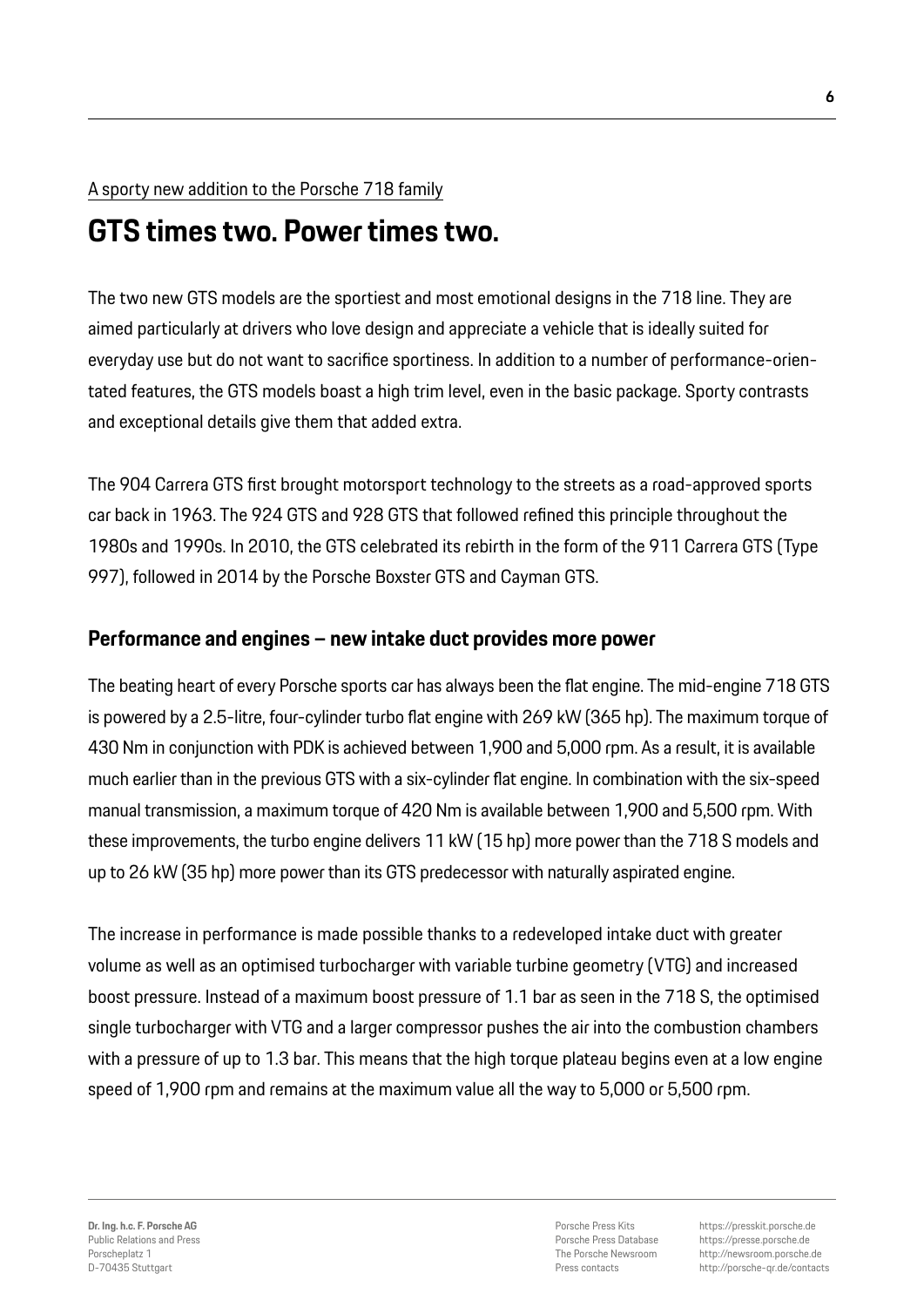This results in improved torque characteristics and faster acceleration. The two 718 GTS variants with the standard Sport Chrono Package and optional Porsche Doppelkupplung (PDK) sprint from zero to 100 km/h 0.1 seconds faster than the current 718 S models, reaching 100 km/h in just 4.1 seconds. In combination with the manual six-speed transmission, they hit 100 km/h in just 4.6 seconds. The top speed of the two GTS models is 290 km/h.

However, the GTS models are not only fast on the straights. As mid-engine sports cars, they combine impressive acceleration and sprint qualities with excellent lateral dynamics. The 718 GTS completed the 73 corners and 20.83 kilometres of the Nürburgring Nordschleife in just 7:40 minutes on standard tyres. Compared to its predecessors, this makes it 16 seconds faster than the Boxster GTS, 13 seconds faster than the Cayman GTS, and two seconds faster than the current 718 Cayman S (7:42 minutes).

The standard sports exhaust system with centrally positioned black sports tailpipes lends the flat engine an inimitable sonorous tone. The specially aligned interplay of the engine and exhaust flap control and the automatic intermediate acceleration function give the GTS models their distinctive emotional and sporty sound, which further accentuates the sports car's character.

As standard, the GTS models feature a six-speed manual transmission for power transmission to the rear axle; alternatively, the Porsche Doppelkupplung (PDK) is available as an option. The PDK combines the high mechanical efficiency of a manual transmission with the shifting and driving convenience of an automatic transmission. Rapid gear changes with uninterrupted traction, combined with a slight torque enhancement in the Sport programmes, results in improved acceleration values and enables even faster lap times. The optimal transmission-ratio spread and shifting strategy of the PDK also provide increased efficiency.

Sport mode at the push of a button as standard: The mode button integrated on the small 360-millimetre sports steering wheel with the Sport Chrono Package allows the driver to choose between the Normal, Sport, Sport Plus and Individual driving programmes. In Sport mode, the engine responds even more directly, while the PDK is set up for shorter response times and optimum shifting points to provide maximum acceleration. The transmission shifts down earlier and holds the revs to maximize

Porsche Press Kits Porsche Press Database The Porsche Newsroom Press contacts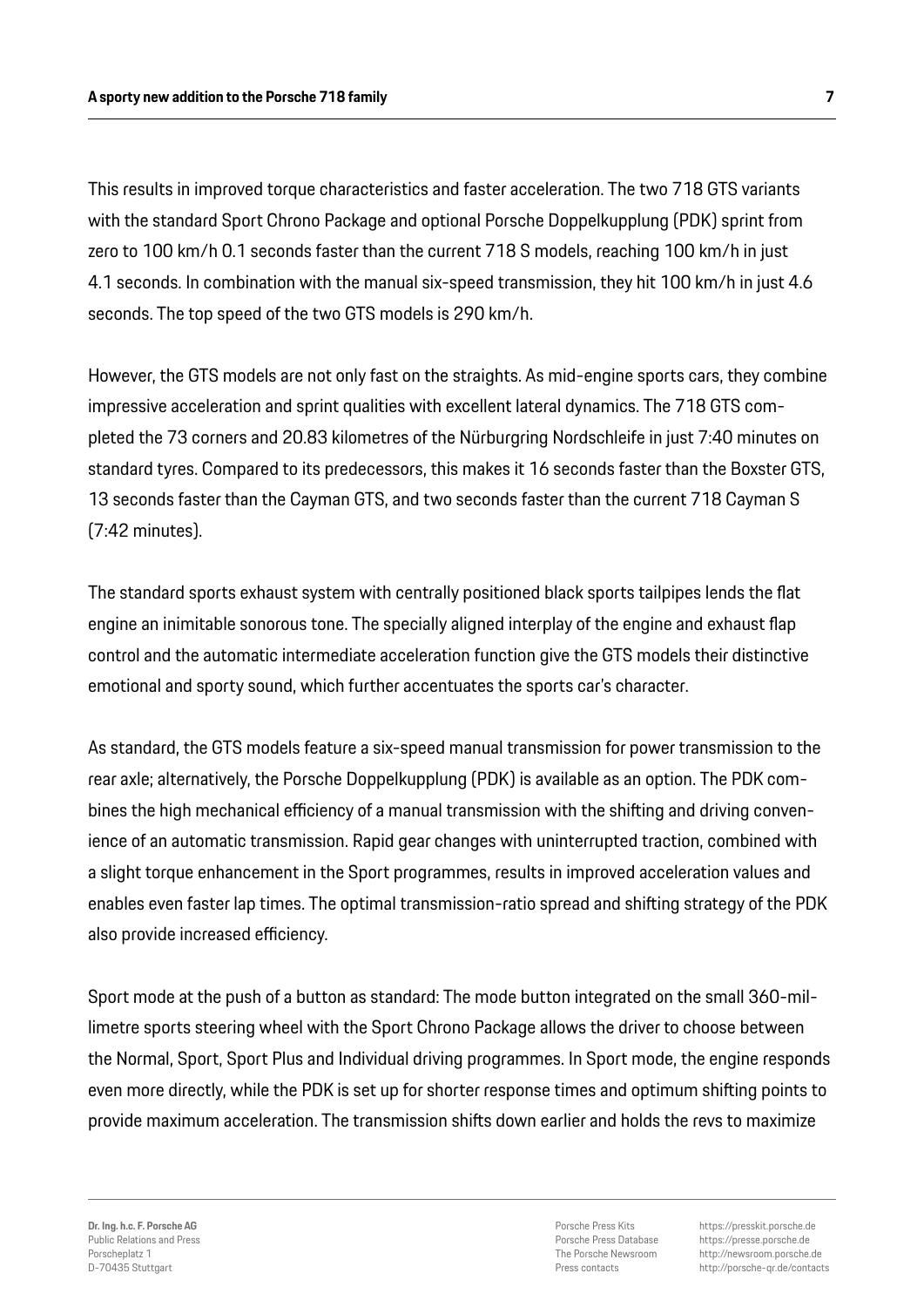performance. When downshifting throttle blip is automatically activated. In Sport Plus mode, these characteristics are even more pronounced and tailored to maximum performance. This mode also features Launch Control for a racing start. For vehicles equipped with PDK, the button can also be used to activate the "Sport Response" function. This primes the engine and transmission for the fastest possible unleashing of power, and the turbocharger builds up the pressure faster. This guarantees maximum responsiveness for a period of around 20 seconds.

Porsche Press Kits Porsche Press Database The Porsche Newsroom Press contacts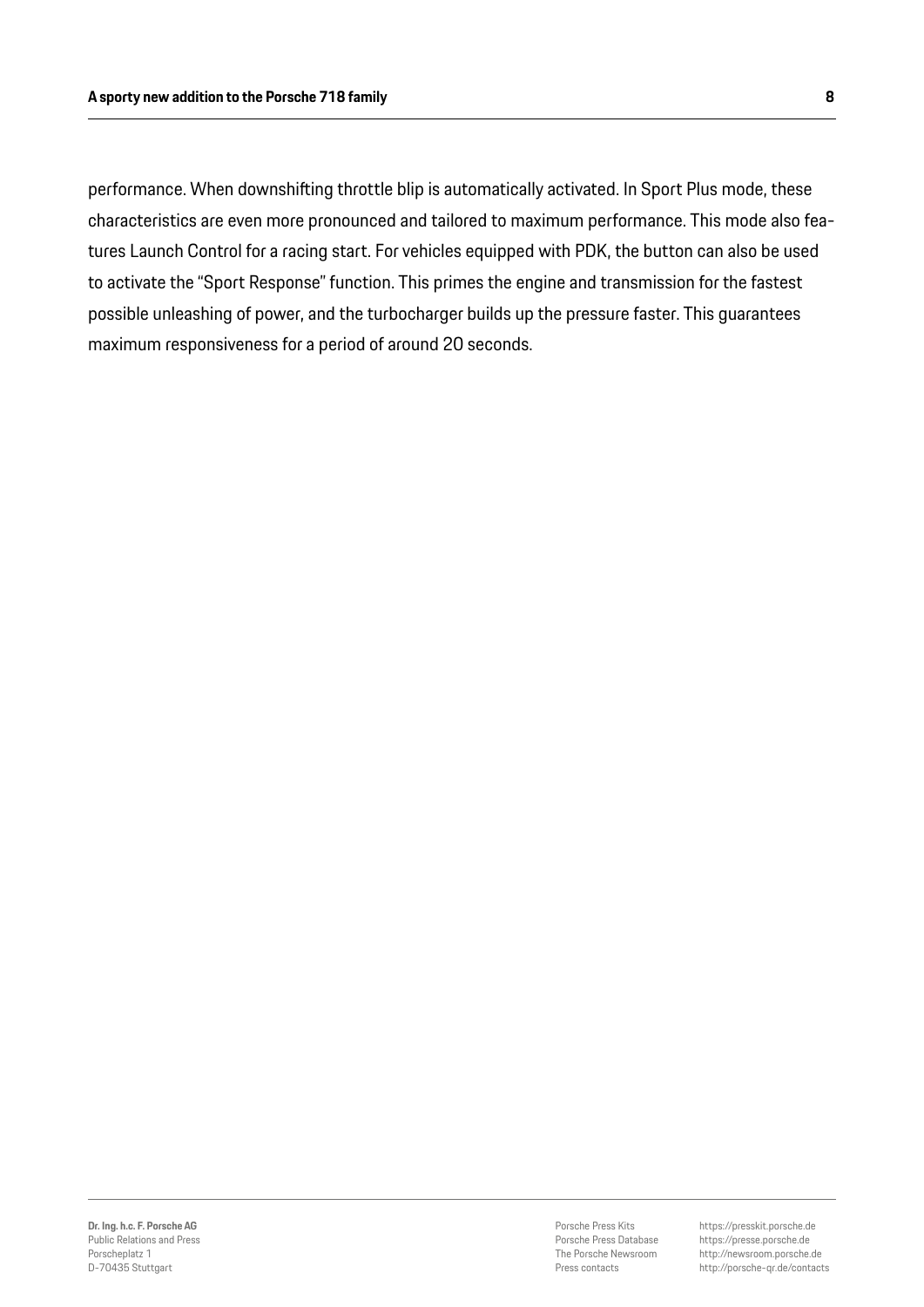## **Chassis – sportier and firmer**

Power and longitudinal acceleration were on the list of criteria. So, too, were high cornering speeds and maximum driving precision. In the 718 Boxster GTS and 718 Cayman GTS, the focus is on an even sportier tuning of the chassis components. The Porsche Active Suspension Management (PASM) system integrated as standard provides even better traction and thus enhanced driving performance, while maintaining comfort. The PASM sports chassis, which is lowered by 20 mm, is also available as an option. It is ten millimetres lower than the GTS standard chassis.

Porsche Stability Management (PSM), which provides automatic stabilisation control of the vehicle at the limits of its driving dynamics, permanently monitors the direction of travel, speed, yaw velocity and lateral acceleration. PSM Sport mode is included in the standard Sport Chrono Package. This mode enables ambitious drivers to take the vehicle even closer to its limits on the racetrack or during winter training, without compromising on safety. Compared to "PSM On", the function enables a significantly larger side slip angle and more slip on the drive wheels. This allows for far sportier driving while the PSM remains active in the background.

Additional standard systems also improve steering precision, agility and traction: With the expanded PSM scope, Porsche Torque Vectoring (PTV) with mechanical rear differential lock increases performance and driving pleasure. When steering into a corner, angular momentum is generated around the vehicle's vertical axis via a brake impulse on the inside wheel. This boosts the vehicle's steering precision and agility. The mechanically controlled differential lock ensures that more power is redistributed to the slower wheel. This promotes traction when accelerating sharply out of tight corners, considerably improving the longitudinal and lateral dynamics.

The grey cast iron brakes with red brake callipers provide first-rate deceleration values, even under high thermal loads on the racetrack. In the standard version, the GTS comes with four-piston fixed callipers and brake discs measuring 330 x 34 millimetres at the front and 299 x 20 millimetres at the rear. Customers can also opt for the Porsche Ceramic Composite Brake (PCCB), which offers six-piston fixed callipers (painted yellow) combined with 350 x 34 mm discs at the front as well as four-piston fixed callipers with 350 x 28 mm discs at the rear.

Porsche Press Kits Porsche Press Database The Porsche Newsroom Press contacts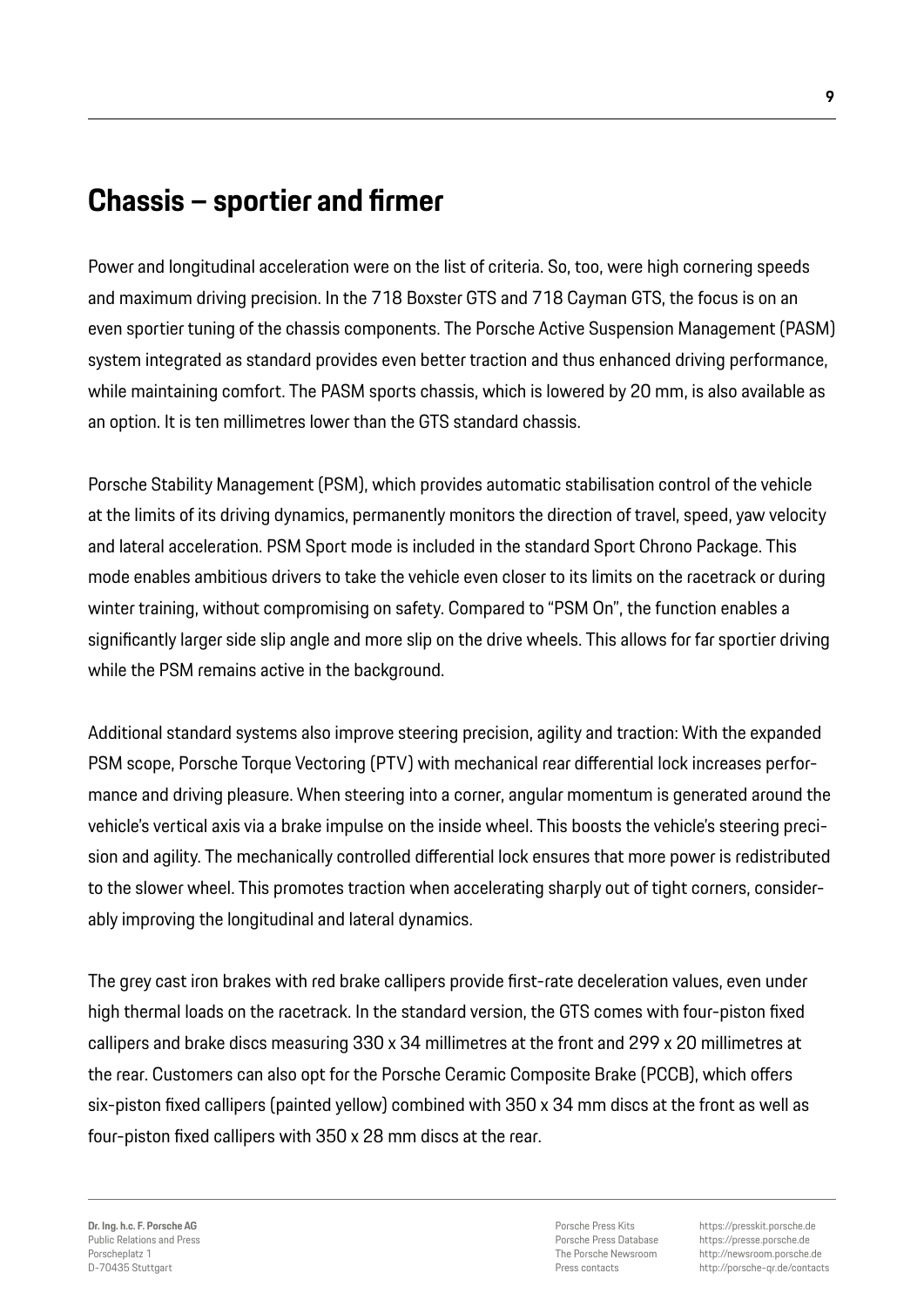Both GTS models boast 20-inch Carrera S wheels as standard. 235/35 ZR 20 tyres at the front and 265/35 ZR 20 tyres at the rear ensure optimum grip.

The Sport Chrono Package is included as standard and includes dynamic gearbox mounts. The PADM system (Porsche Active Drivetrain Mounts) minimises engine vibrations and reduces movements that can influence driving dynamics due to the overall weight of the drivetrain. It combines the advantages of hard and soft gearbox mounting: Handling is noticeably more precise and stable under load changes and around fast corners without having to compromise on driving comfort on uneven road surfaces.

Porsche Press Kits Porsche Press Database The Porsche Newsroom Press contacts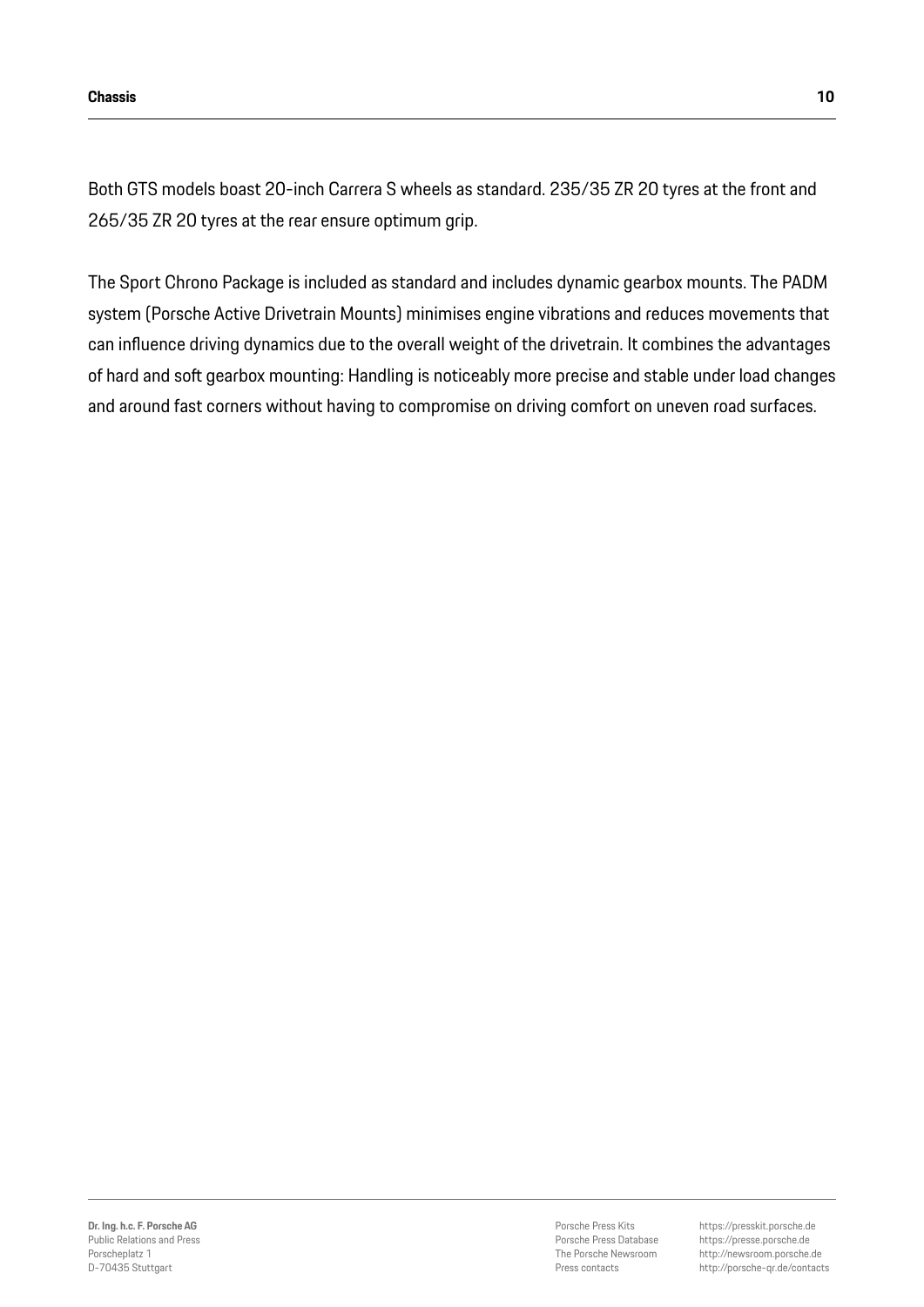### **Design – even more distinctive**

The new GTS models not only stand apart from the other 718 models in terms of technology, but also in their visual design. At the front, the new Sport Design front apron with a black spoiler lip distinguishes the GTS models from the other model variants. Darkened Bi-Xenon headlights and blackened front light modules complete the front design of the GTS. The Porsche Dynamic Light System (PDLS), including four-point daytime running lights, cornering lights, headlight washer system and dynamic range control, is also available as an option in the desired style. In addition, the GTS models can be equipped upon request with LED main headlights, including PDLS Plus.

The GTS can be easily recognised from the sides thanks to the black GTS logos and 20-inch wheels painted in black (satin finish). The rear ends of the GTS models are characterised by dark-tinted rear lights and centrally positioned sports tailpipes in black. The rear apron, painted in black matt, and the GTS logo on the rear lid, painted in the same colour, provide further accents.

The passenger compartment also contributes to the intense sports car experience. The standard Sports seats Plus (two-way, electric) cradle the driver and passenger closely while providing a high level of comfort. In all GTS models, the seat centres are made of Alcantara, as are the armrests in the doors, the shift lever or gear selector, and, in the 718 Cayman GTS, the roof lining and the A-pillars. The GT sports steering wheel with 360-millimetre diameter and Alcantara cover is also included as standard.

The GTS logo is embossed on the door entry guards in black. GTS logos can also be found on the tachometer and headrests. The TFT screen also greets passengers with the GTS logo upon launch.

The optional GTS interior package offers further refinements to the GTS passenger compartments, including belt straps, embroidered logos on the headrests and stitching on seats and floor mats in the contrasting colours of Carmine Red or Chalk. The tachometer dial also features the selected colour. The trim strips on the dashboard and centre console are also available in brushed and anodised aluminium options.

Porsche Press Kits Porsche Press Database The Porsche Newsroom Press contacts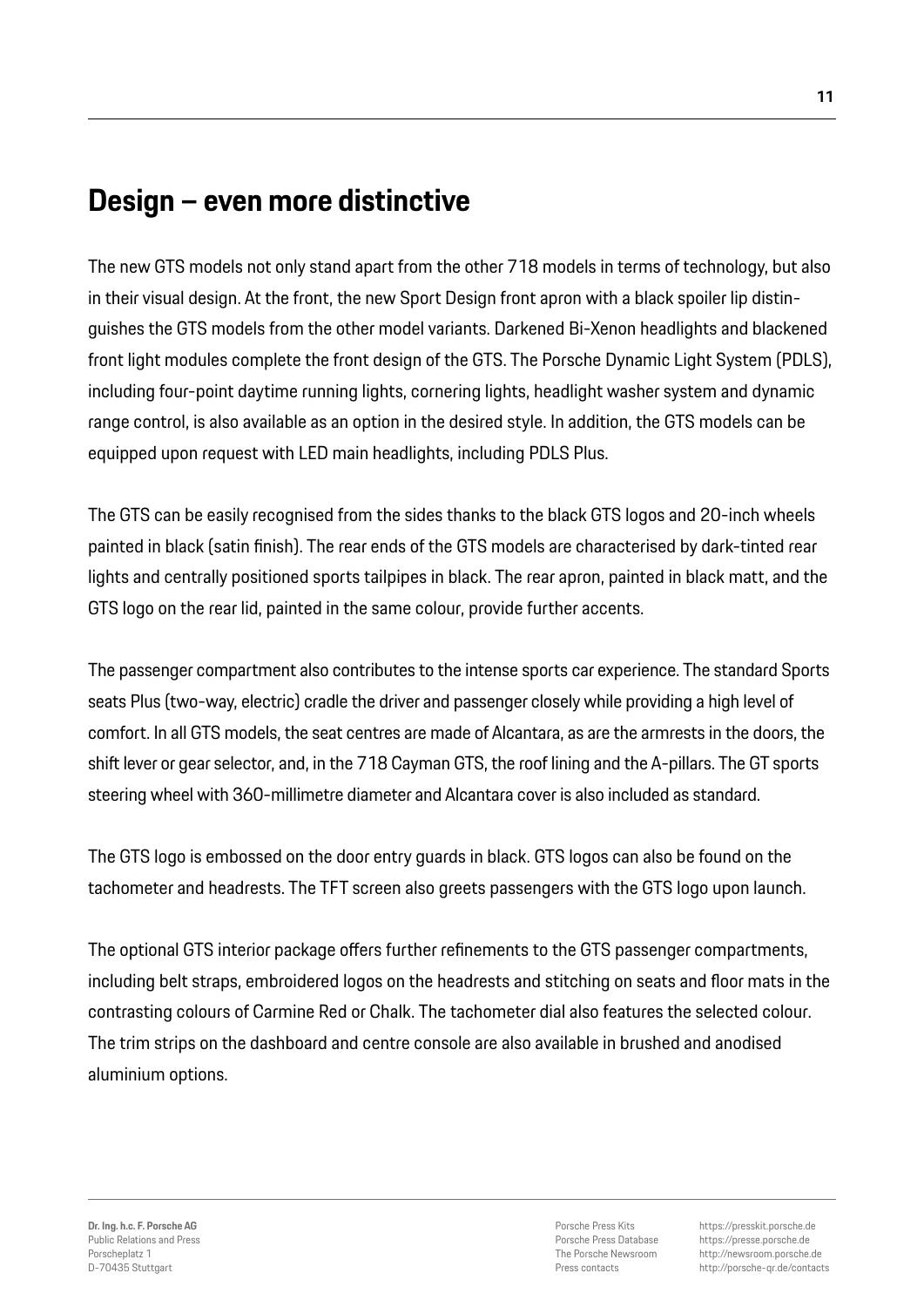### **Porsche Communication Management – user-friendly infotainment**

The new 718 GTS models also feature the Porsche Communication Management (PCM) system as standard. The online navigation module, voice control and Porsche Connect are available as options. The PCM features a high-resolution touchscreen display with built-in proximity sensor that is very simple and convenient to use. As with a smartphone, it is operated using multi-touch gestures on the screen. Mobile phones and smartphones can be connected via Wi-Fi using the optional Connect Plus module.

Real-time traffic information is available as an option, allowing quick and reliable navigation. In addition to providing a rapid overview of the traffic situation, this information also enables dynamic route adjustments. A large number of further Porsche Connect services are also available. For a detailed overview of the Connect services available for each country and vehicle, visit www.porsche.com/connect.

The Sport Chrono Package is also included as standard. In addition to an analogue stopwatch on the dashboard and digital stopwatch in the instrument cluster, this package includes a performance display. The enhanced Porsche Track Precision app is available for the new 718 GTS models for the first time. This smartphone app, which has its origins in motorsport, connects directly to the vehicle systems and automatically records and displays information obtained when driving on racetracks, as well as performing detailed analyses of this information. Drivers can trigger and record their own laps from 130 predefined circuits around the world. If the desired racetrack is not already available, drivers can add it themselves within the app.

Once the vehicle is out on the track, the app displays the driving dynamics directly on the smartphone. In addition to section and lap times, it also uses animations to display deviations from the reference lap. The app uses the vehicle and GPS data directly from the PCM to do this. Graphical analyses of the driving data and a video analysis help drivers to achieve continual improvements in their driving performance. The video analysis uses the smartphone's camera and supplements the images with animated driving data. To provide an extra perspective during the drive, an additional video from a second, external, camera can also be integrated. By analysing the driving data and comparing it with

**Dr. Ing. h.c. F. Porsche AG** Public Relations and Press Porscheplatz 1 D-70435 Stuttgart

Porsche Press Kits Porsche Press Database The Porsche Newsroom Press contacts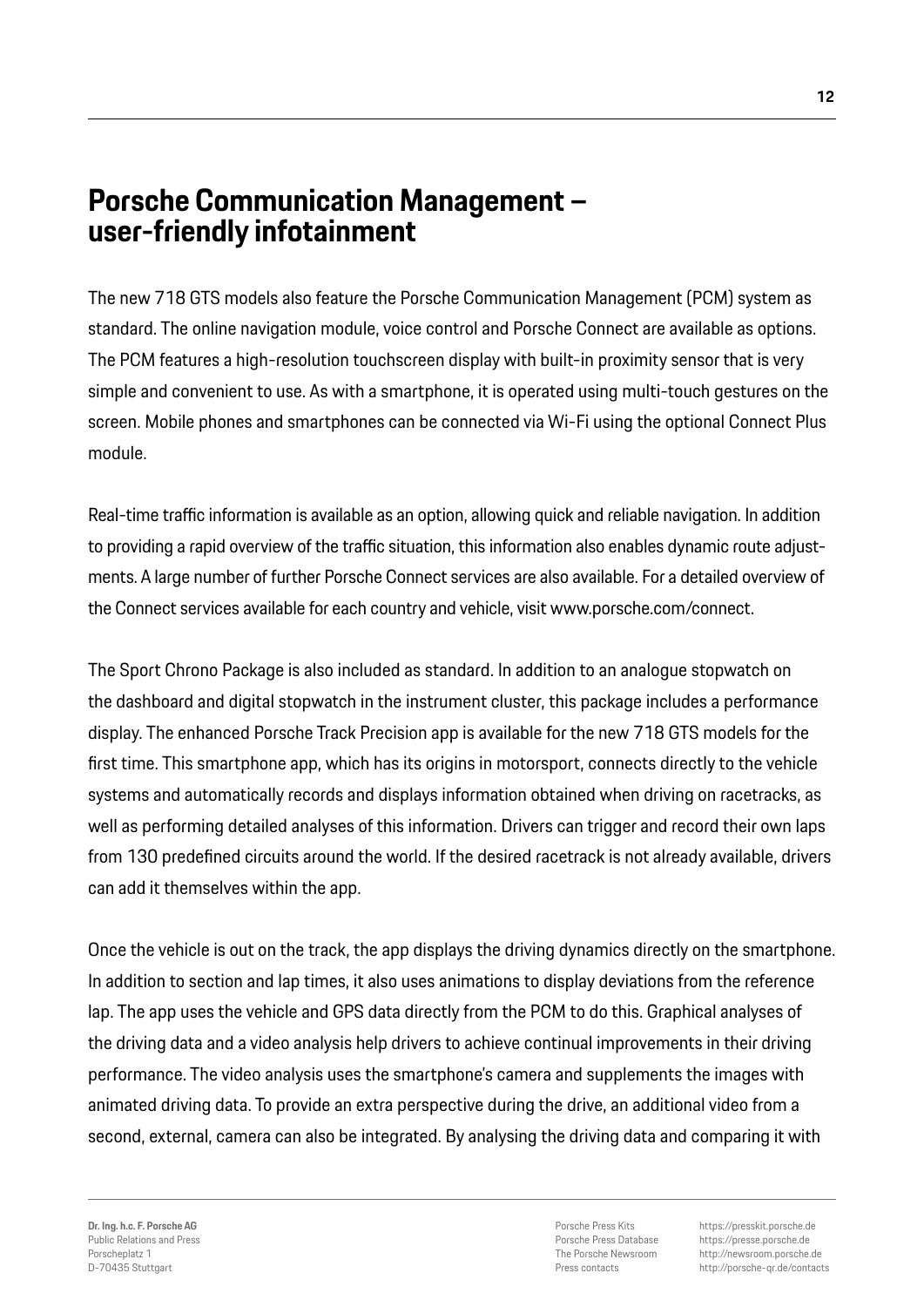other laps, drivers can continuously optimise braking points and the ideal racing line. The app also provides an acoustic readout of lap times and can be used to share recordings with friends via social media networks. In addition, the recorded video analyses and driver data can be exported for even more in-depth analysis on a home PC using additional software.

Additional app functions are also available to Apple Watch owners, such as measuring their heart rate while driving and recording it for further analysis. The Apple Watch vibrates if the driver achieves a new best time.

Porsche Press Kits Porsche Press Database The Porsche Newsroom Press contacts